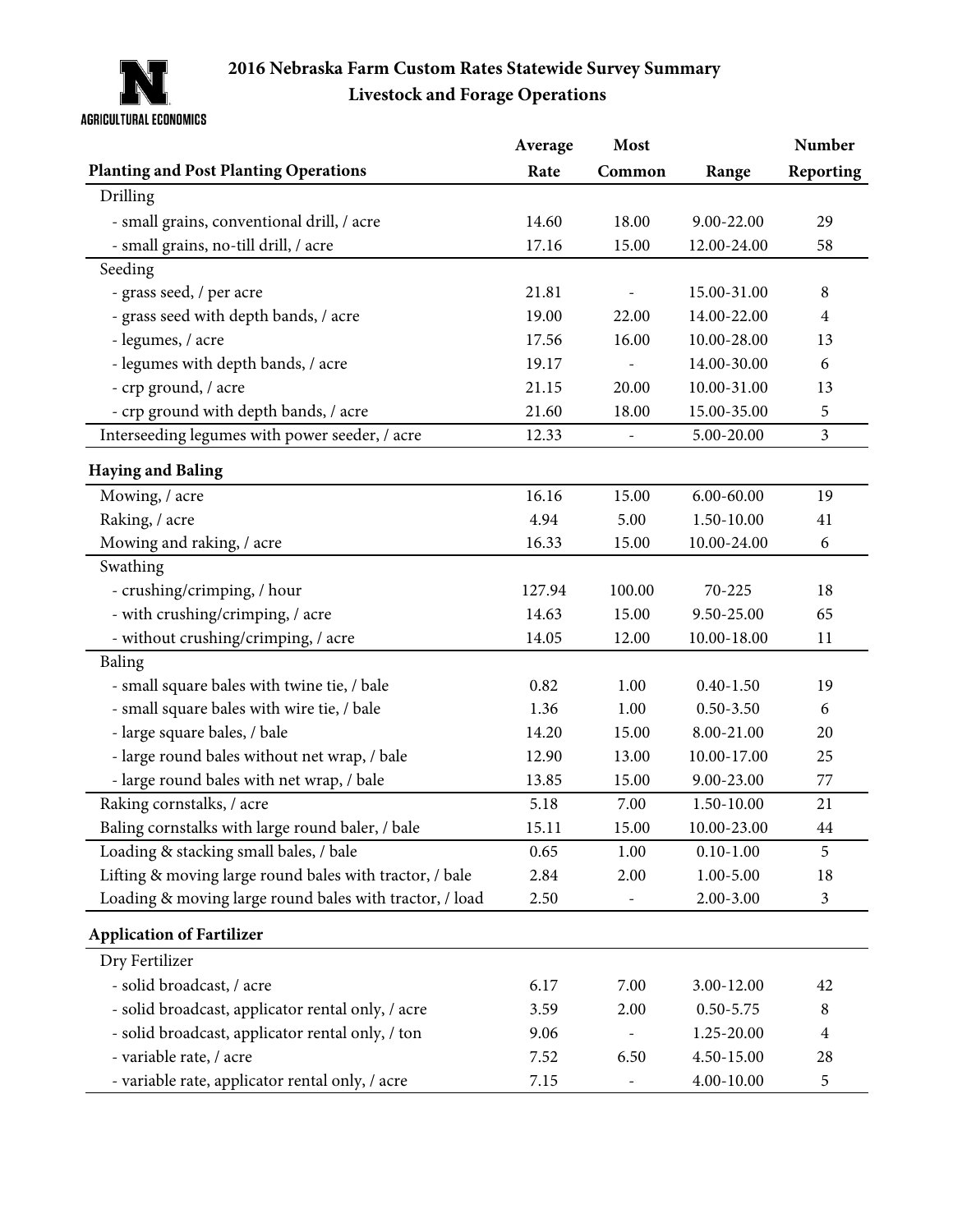

## **Livestock and Forage Operations 2016 Nebraska Farm Custom Rates Statewide Survey Summary**

|                                                            | Average  | Most   |               | Number           |
|------------------------------------------------------------|----------|--------|---------------|------------------|
| Insect, Disease, and Weed Control                          | Rate     | Common | Range         | Reporting        |
| Spraying                                                   |          |        |               |                  |
| - weed control, boom, / acre                               | 6.82     | 7.00   | 3.95-12.00    | 79               |
| - weed control, recirculation sprayer, / acre              | 6.30     |        | $4.00 - 8.00$ | 5                |
| <b>Waste Handling</b>                                      |          |        |               |                  |
| Loading manure with tractor & loader, / hour               | 74.79    | 100.00 | 22.00-125.00  | 14               |
| Hauling and spreading dry manure, / hour                   | 136.67   | 100.00 | 25.00-400.00  | 15               |
| Pumping, hauling, & spreading liquid. manure, / hour       | 92.86    | 100.00 | 30.00-150.00  | $\boldsymbol{7}$ |
| Miscellaneous                                              |          |        |               |                  |
| Mowing grass pasture or crp, / acre                        | 14.86    | 15.00  | 6.00-25.00    | 18.00            |
| Digging post holes, / hole                                 | 1.67     | 1.00   | $0.50 - 5.00$ | 9                |
| Driving wooden post, / post                                | 1.00     | 1.00   | $1.00 - 1.00$ | 3                |
| Building fence, / 1/4 mile                                 | 2,291.50 |        | 800-4,620     | 8                |
| <b>Labor Rate</b>                                          |          |        |               |                  |
| Average labor rate included in custom rates, / hour        | 17.53    | 15.00  | 10.00-65.00   | 94               |
| Expected diesel fuel cost in 2016, / gallon                | 1.68     | 1.50   | $0.98 - 2.80$ | 89               |
| <b>Harvesting Grains</b>                                   |          |        |               |                  |
| Combining high moisture corn                               |          |        |               |                  |
| - flat charge, / acre                                      | 37.75    |        | 30.00-43.00   | 5                |
| - including tractor and grain cart, flat charge, / acre    | 39.45    | 35.00  | 30.00-60.00   | 20               |
| - including hauling to storage, / acre                     | 39.67    |        | 35.00-45.00   | 3                |
| - including tractor and grain cart, flat charge, / bushel  | 24.00    | 20.00  | 20.00-28.00   | 5                |
| - including hauling to storage, / bushel                   | 38.29    | 40.00  | 30.00-45.00   | 7                |
| <b>Hauling Operations</b>                                  |          |        |               |                  |
| Hauling                                                    |          |        |               |                  |
| - large round bales by truck, / loaded mile                | 4.41     | 4.00   | 2.00-10.00    | 16               |
| - small square bales by truck, / loaded mile               | 4.00     | 4.00   | 4.00-4.00     | 4                |
| - large square bales by truck, / loaded mile               | 4.02     | 4.00   | 3.20-5.00     | 9                |
| <b>Making Silage And Earlage</b>                           |          |        |               |                  |
| Corn silage                                                |          |        |               |                  |
| - field chopping, hauling, filling, & packing silo, / hour | 266.67   | 9.00   | 100-500       | 3                |
| - field chopping, hauling, filling, & packing silo, / ton  | 9.00     | 10.00  | 7.00-10.50    | 11               |
| - field chopping and hauling, / ton                        | 8.20     | 9.00   | 7.00-10.00    | 10               |
| - field chopping only, / hour                              | 473.00   | 500.00 | 115.00-650.00 | 5                |
| - field chopping only, / ton                               | 4.92     |        | 3.50-6.50     | 6                |
| Earlage                                                    |          |        |               |                  |
| - field chopping and hauling, / ton                        | 11.00    |        | 10.00-12.00   | 3                |
| - field chopping only, / hour                              | 562.50   | 500.00 | 500.00-650.00 | $\overline{4}$   |